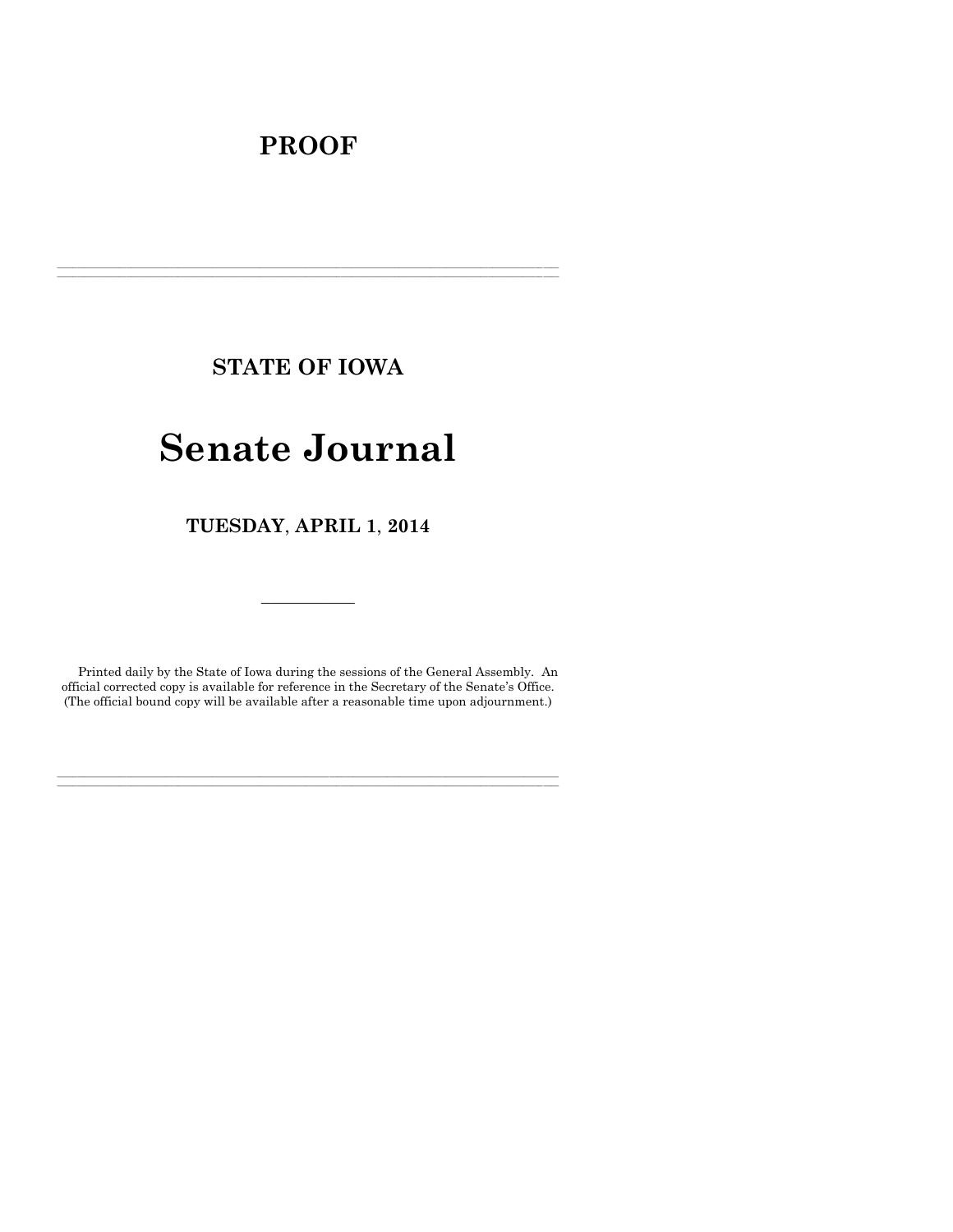# **JOURNAL OF THE SENATE**

 $\frac{1}{2}$ 

SEVENTY-NINTH CALENDAR DAY FORTY-SIXTH SESSION DAY

Senate Chamber Des Moines, Iowa, Tuesday, April 1, 2014

The Senate met in regular session at 9:03 a.m., President Jochum presiding.

Prayer was offered by Monsignor Drake Shafer of St. Ann's Catholic Church in Long Grove, Iowa. He was the guest of Senator Hart.

# PLEDGE OF ALLEGIANCE

The Pledge of Allegiance was led by Senate Page Ryan Halder.

The Journal of Monday, March 31, 2014, was approved.

# SPECIAL GUESTS

Senator Rozenboom welcomed to the Senate chamber Queen Leah Blankespoor and representatives from Pella's Seventy-ninth Annual Tulip Time Festival.

Queen Blankespoor and her court appeared before the rostrum. Queen Blankespoor introduced the following members of her court: Faith Van Wyngarden, Sarah Muller, Rachel Mueller, and Mariah Eekhoff.

Queen Blankespoor presented President Jochum with a package of the famous Pella Dutch pastries and invited the Senate chamber to attend the Tulip Time Festival in Pella on May 1, 2, and 3, 2014.

The Queen, her attendants, and their parents distributed pastries to the senators and staff.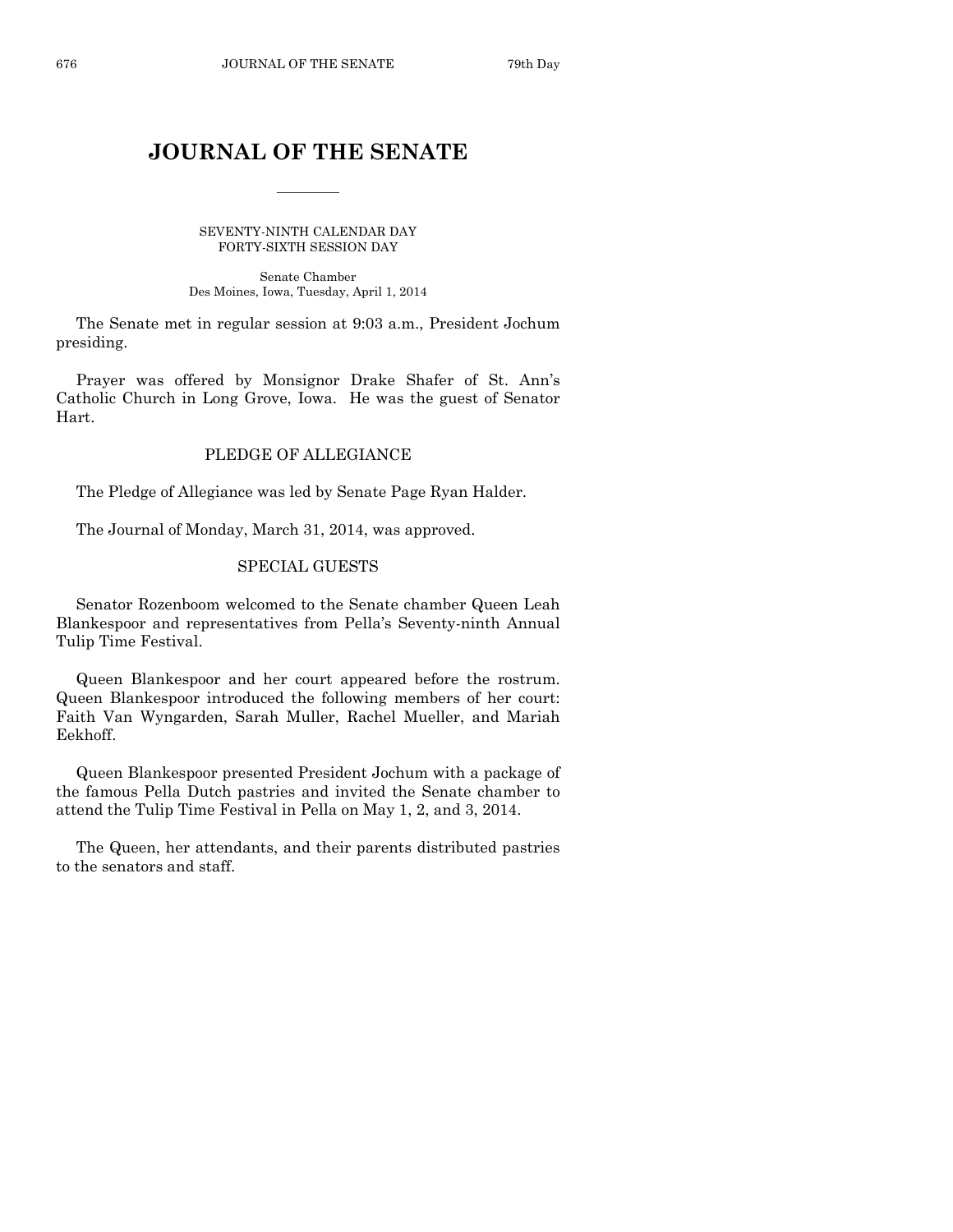The Senate stood at ease at 9:17 a.m. until the fall of the gavel for the purpose of party caucuses.

The Senate resumed session at 11:17 a.m., President Jochum presiding.

# LEAVES OF ABSENCE

Leaves of absence were granted as follows:

Senator Petersen, until she arrives, on request of Senator Gronstal; and Senator Houser, until he arrives, on request of Senator Dix.

#### UNFINISHED BUSINESS (Deferred March 27, 2014)

#### **[Senate File 2344](http://coolice.legis.iowa.gov/Cool-ICE/default.asp?Category=billinfo&Service=Billbook&frame=1&GA=85&hbill=SF2344)**

The Senate resumed consideration of **[Senate File 2344](http://coolice.legis.iowa.gov/Cool-ICE/default.asp?Category=billinfo&Service=Billbook&frame=1&GA=85&hbill=SF2344)**, a bill for an act relating to renewable fuels, by providing for biobutanol and biobutanol blended gasoline, modifying the rate of the E-15 plus gasoline promotion tax credit and extending provisions for a biodiesel production refund, and including effective date and retroactive applicability provisions, deferred March 27, 2014.

Senator Chapman offered amendment S-[5108,](http://coolice.legis.iowa.gov/Cool-ICE/default.asp?Category=billinfo&Service=Billbook&frame=1&GA=85&hbill=S5108) filed by him on March 31, 2014, to page 4 and amending the title page of the bill, and moved its adoption.

Amendment  $S-5108$  $S-5108$  was adopted by a voice vote.

Senator Hogg moved that the bill be read the last time now and placed upon its passage, which motion prevailed by a voice vote, and the bill was read the last time.

On the question "Shall the bill pass?" [\(S.F. 2344\)](http://coolice.legis.iowa.gov/Cool-ICE/default.asp?Category=billinfo&Service=Billbook&frame=1&GA=85&hbill=SF2344), the vote was:

Yeas, 48:

Bertrand Dix Horn Seng

Anderson Courtney Hart Schneider

Beall Danielson Hatch Schoenjahn Behn Dearden Hogg Segebart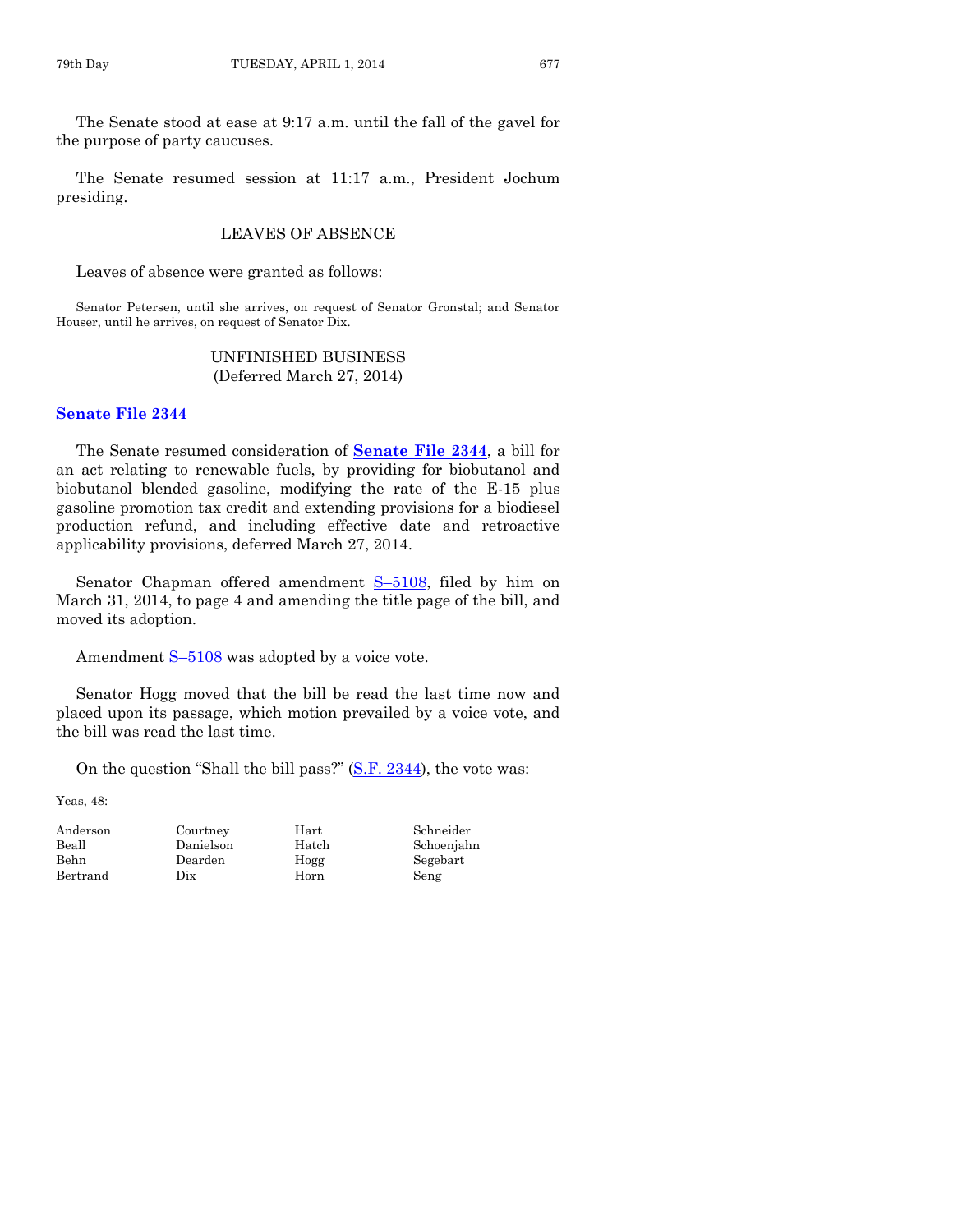| Black     | Dotzler  | Jochum    | Sinclair |
|-----------|----------|-----------|----------|
| Boettger  | Dvorsky  | Johnson   | Smith    |
| Bolkcom   | Ernst    | Kapucian  | Sodders  |
| Bowman    | Feenstra | Mathis    | Taylor   |
| Brase     | Garrett  | McCoy     | Whitver  |
| Breitbach | Greiner  | Quirmbach | Wilhelm  |
| Chapman   | Gronstal | Ragan     | Zaun     |
| Chelgren  | Guth     | Rozenboom | Zumbach  |

Nays, none.

Absent, 2:

Houser Petersen

The bill, having received a constitutional majority, was declared to have passed the Senate and the title, as amended, was agreed to.

#### HOUSE AMENDMENT CONSIDERED

#### **[Senate File 2168](http://coolice.legis.iowa.gov/Cool-ICE/default.asp?Category=billinfo&Service=Billbook&frame=1&GA=85&hbill=SF2168)**

Senator Gronstal called up for consideration **[Senate File 2168](http://coolice.legis.iowa.gov/Cool-ICE/default.asp?Category=billinfo&Service=Billbook&frame=1&GA=85&hbill=SF2168)**, a bill for an act creating the Iowa uniform power of attorney Act and providing penalties and including applicability provisions, amended by the House in House amendment  $S-5101$ , filed March 27, 2014.

Senator Hogg moved that the Senate concur in the House amendment.

The motion prevailed by a voice vote and the Senate **concurred** in the House amendment.

Senator Hogg moved that the bill, as amended by the House and concurred in by the Senate, be read the last time now and placed upon its passage, which motion prevailed by voice vote, and the bill was read the last time.

On the question "Shall the bill pass?" [\(S.F. 2168\)](http://coolice.legis.iowa.gov/Cool-ICE/default.asp?Category=billinfo&Service=Billbook&frame=1&GA=85&hbill=SF2168), the vote was:

Yeas, 48:

| Anderson | Courtney  | Hart  | Schn |
|----------|-----------|-------|------|
| Beall    | Danielson | Hatch | Scho |
| Behn     | Dearden   | Hogg  | Sege |
| Bertrand | Dix       | Horn  | Seng |

Courtney Hart Schneider

Danielson Hatch Schoenjahn Dearden Hogg Segebart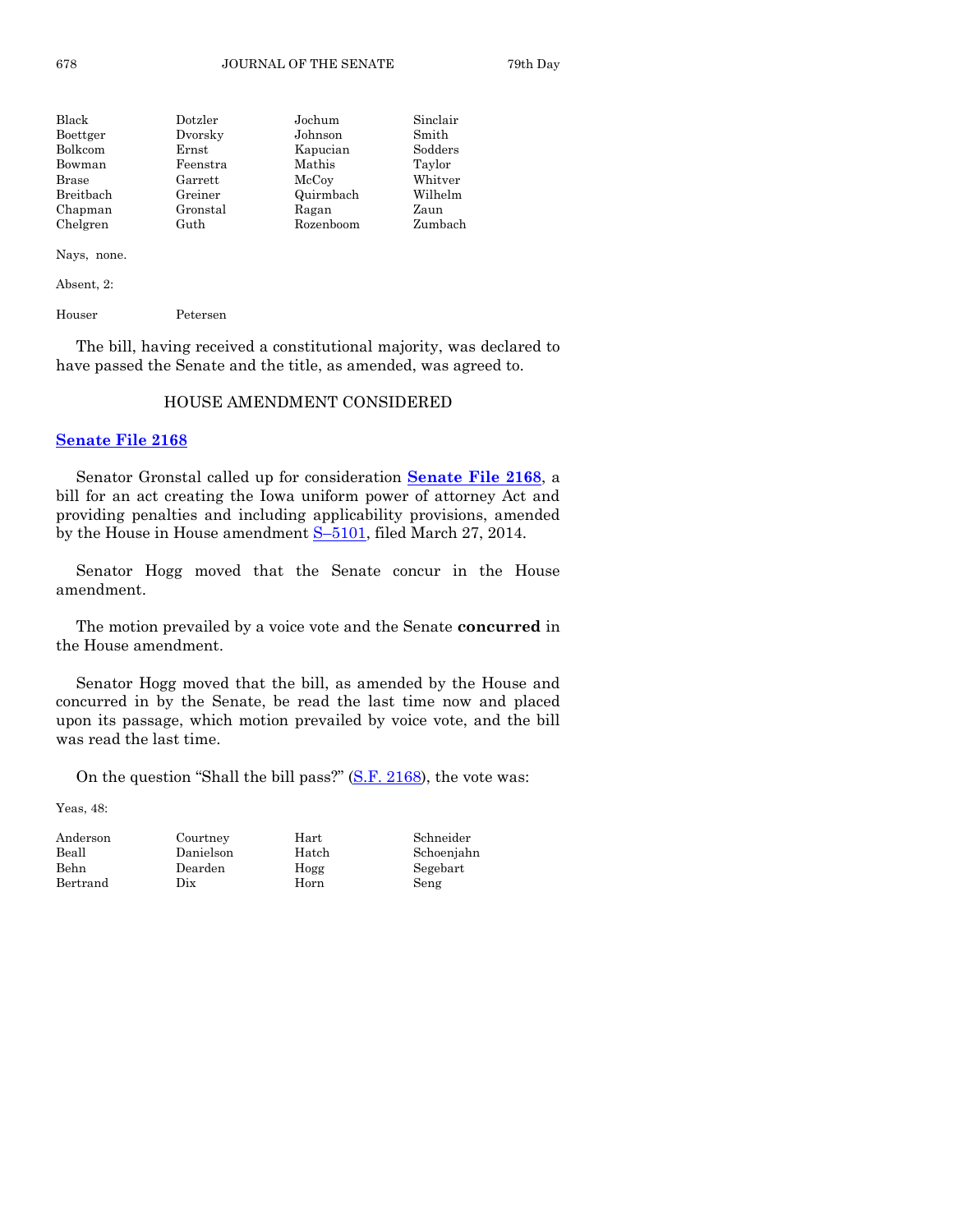| Black        | Dotzler  | Jochum    | Sinclair |
|--------------|----------|-----------|----------|
| Boettger     | Dvorsky  | Johnson   | Smith    |
| Bolkcom      | Ernst    | Kapucian  | Sodders  |
| Bowman       | Feenstra | Mathis    | Taylor   |
| <b>Brase</b> | Garrett  | McCoy     | Whitver  |
| Breitbach    | Greiner  | Quirmbach | Wilhelm  |
| Chapman      | Gronstal | Ragan     | Zaun     |
| Chelgren     | Guth     | Rozenboom | Zumbach  |

#### Nays, none.

Absent, 2:

Houser Petersen

The bill, having received a constitutional majority, was declared to have passed the Senate and the title was agreed to.

# CONSIDERATION OF BILL (Ways and Means Calendar)

Senator Gronstal asked and received unanimous consent to take up for consideration [House File 2273.](http://coolice.legis.iowa.gov/Cool-ICE/default.asp?Category=billinfo&Service=Billbook&frame=1&GA=85&hbill=HF2273)

#### **[House File 2273](http://coolice.legis.iowa.gov/Cool-ICE/default.asp?Category=billinfo&Service=Billbook&frame=1&GA=85&hbill=HF2273)**

On motion of Senator Seng, **[House File 2273](http://coolice.legis.iowa.gov/Cool-ICE/default.asp?Category=billinfo&Service=Billbook&frame=1&GA=85&hbill=HF2273)**, a bill for an act relating to certain state and local government activities related to vehicle registrations and levee and drainage districts, with report of committee recommending passage, was taken up for consideration.

Senator Quirmbach offered amendment S–[5111,](http://coolice.legis.iowa.gov/Cool-ICE/default.asp?Category=billinfo&Service=Billbook&frame=1&GA=85&hbill=S5111) filed by him from the floor to pages 1–2 of the bill.

Senator Quirmbach asked and received unanimous consent that action on amendment S–[5111](http://coolice.legis.iowa.gov/Cool-ICE/default.asp?Category=billinfo&Service=Billbook&frame=1&GA=85&hbill=S5111) and **[House File 2273](http://coolice.legis.iowa.gov/Cool-ICE/default.asp?Category=billinfo&Service=Billbook&frame=1&GA=85&hbill=HF2273)** be **deferred**.

#### IMMEDIATELY MESSAGED

Senator Gronstal asked and received unanimous consent that **Senate Files 2168** and **2344** be **immediately messaged** to the House.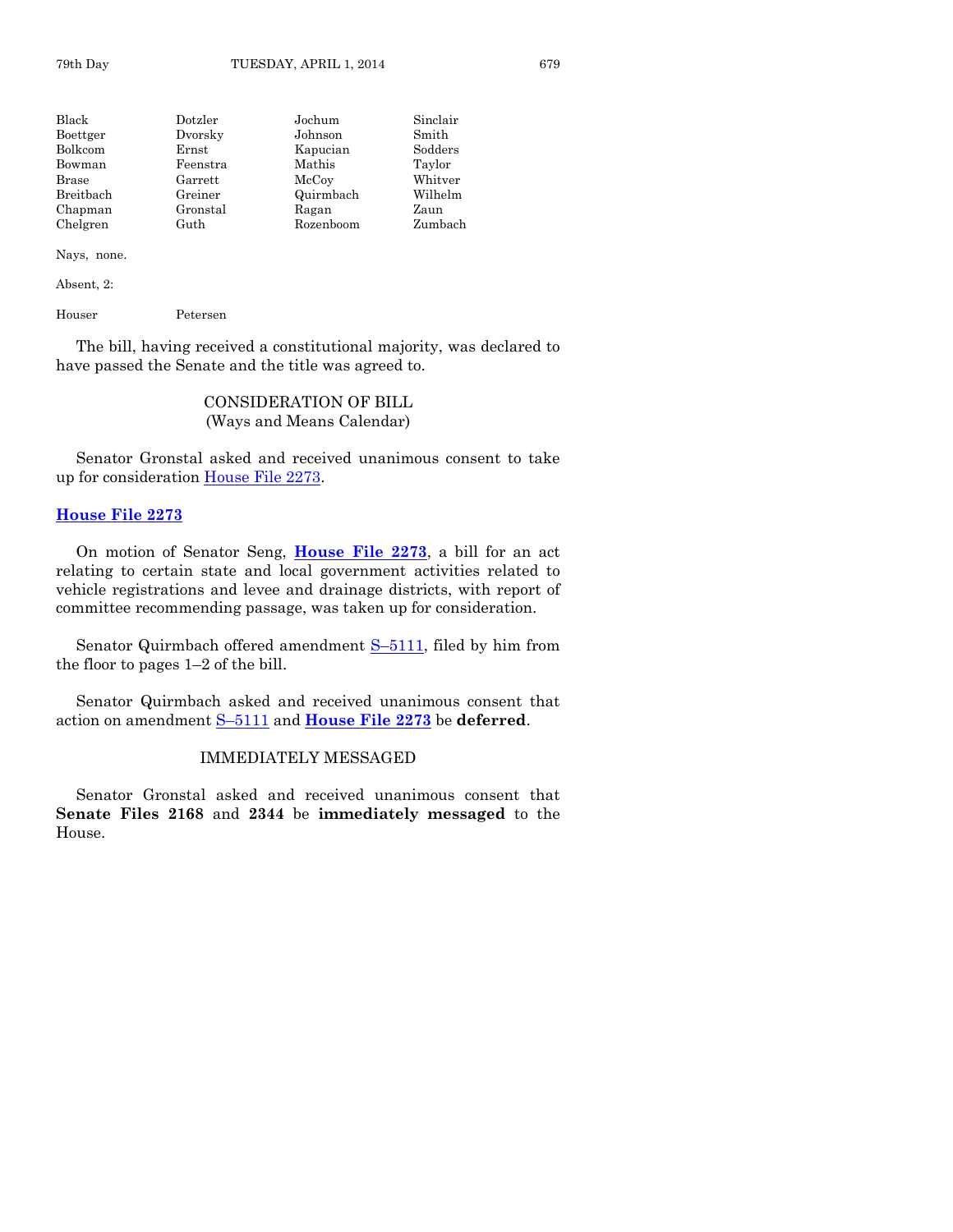# HOUSE AMENDMENT CONSIDERED

#### **[Senate File 2251](http://coolice.legis.iowa.gov/Cool-ICE/default.asp?Category=billinfo&Service=Billbook&frame=1&GA=85&hbill=SF2251)**

Senator Gronstal called up for consideration **[Senate File 2251](http://coolice.legis.iowa.gov/Cool-ICE/default.asp?Category=billinfo&Service=Billbook&frame=1&GA=85&hbill=SF2251)**, a bill for an act relating to the state child care assistance program eligibility and application provisions, amended by the House in House amendment S–[5080,](http://coolice.legis.iowa.gov/Cool-ICE/default.asp?Category=billinfo&Service=Billbook&frame=1&GA=85&hbill=S5080) filed March 19, 2014.

Senator Chelgren offered amendment S–[5112,](http://coolice.legis.iowa.gov/Cool-ICE/default.asp?Category=billinfo&Service=Billbook&frame=1&GA=85&hbill=S5112) filed by him from the floor to page 1 of House amendment  $S-5080$ , and moved its adoption.

Amendment  $S-5112$  $S-5112$  lost by a voice vote.

Senator Mathis moved that the Senate concur in the House amendment and requested a no vote.

The motion failed by a voice vote and the Senate **refused to concur** in the House amendment.

# IMMEDIATELY MESSAGED

Senator Gronstal asked and received unanimous consent that **[Senate File 2251](http://coolice.legis.iowa.gov/Cool-ICE/default.asp?Category=billinfo&Service=Billbook&frame=1&GA=85&hbill=SF2251)** be **immediately messaged** to the House.

#### RECESS

On motion of Senator Gronstal, the Senate recessed at 11:54 a.m. until 3:00 p.m.

#### RECONVENED

The Senate reconvened at 3:09 p.m., President Jochum presiding.

The Senate stood at ease at 3:10 p.m. until the fall of the gavel for the purpose of party caucuses.

The Senate resumed session at 3:44 p.m., President Jochum presiding.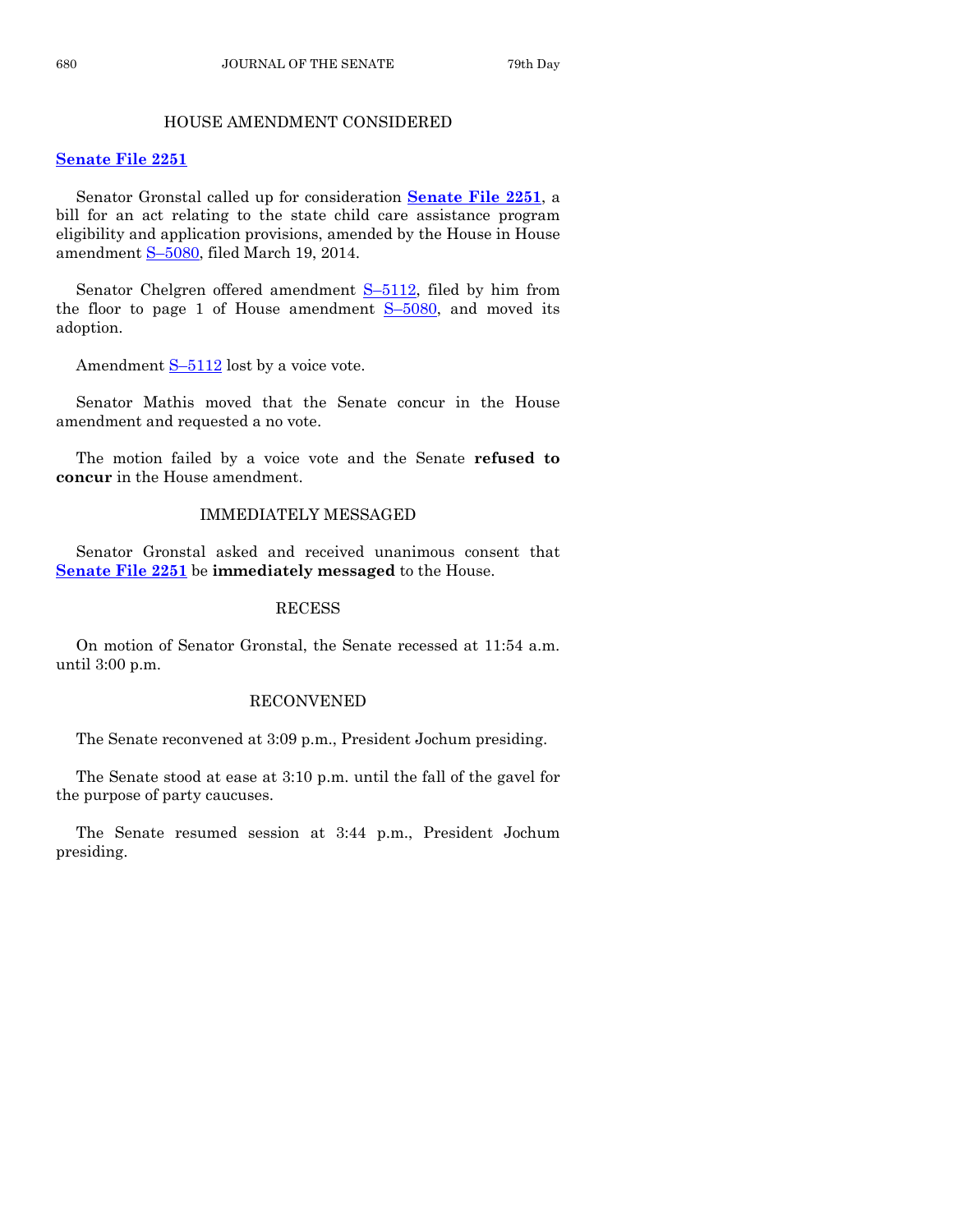# CONSIDERATION OF BILL (Unfinished Business Calendar)

Senator Gronstal asked and received unanimous consent to take up for consideration [Senate File 2130.](http://coolice.legis.iowa.gov/Cool-ICE/default.asp?Category=billinfo&Service=Billbook&frame=1&GA=85&hbill=SF2130)

#### **[Senate File 2130](http://coolice.legis.iowa.gov/Cool-ICE/default.asp?Category=billinfo&Service=Billbook&frame=1&GA=85&hbill=SF2130)**

On motion of Senator McCoy, **[Senate File 2130](http://coolice.legis.iowa.gov/Cool-ICE/default.asp?Category=billinfo&Service=Billbook&frame=1&GA=85&hbill=SF2130)**, a bill for an act relating to and making transportation and other infrastructurerelated appropriations to the department of transportation, including allocation and use of moneys from the road use tax fund and the primary road fund, placed on the Unfinished Business Calendar on March 13, 2014, was taken up for consideration.

Senator McCoy offered amendment S-[5094,](http://coolice.legis.iowa.gov/Cool-ICE/default.asp?Category=billinfo&Service=Billbook&frame=1&GA=85&hbill=S5094) filed by him on March 26, 2014, to page 1 and amending the title page of the bill, and moved its adoption.

Amendment  $S-5094$  $S-5094$  was adopted by a voice vote.

Senator Bowman offered amendment S-[5113,](http://coolice.legis.iowa.gov/Cool-ICE/default.asp?Category=billinfo&Service=Billbook&frame=1&GA=85&hbill=S5113) filed by him from the floor to page 1 of the bill.

Senator Chelgren offered amendment S-[5116,](http://coolice.legis.iowa.gov/Cool-ICE/default.asp?Category=billinfo&Service=Billbook&frame=1&GA=85&hbill=S5116) filed by Senators Chelgren and Rozenboom from the floor to page 1 of amendment  $S-5113$ , and moved its adoption.

A record roll call was requested.

On the question "Shall the amendment be adopted?" [\(S.F. 2130\)](http://coolice.legis.iowa.gov/Cool-ICE/default.asp?Category=billinfo&Service=Billbook&frame=1&GA=85&hbill=SF2130), the vote was:

Yeas, 22:

| Anderson  |
|-----------|
| Behn      |
| Bertrand  |
| Boettger  |
| Breitbach |
| Chapman   |

Chelgren Guth Smith Dix Johnson Whitver Ernst Kapucian Zaun  $\begin{tabular}{ll} Feenstra & Rozenboom & Zumbach \\ Garrett & Seebart & \end{tabular}$ Segebart Greiner Sinclair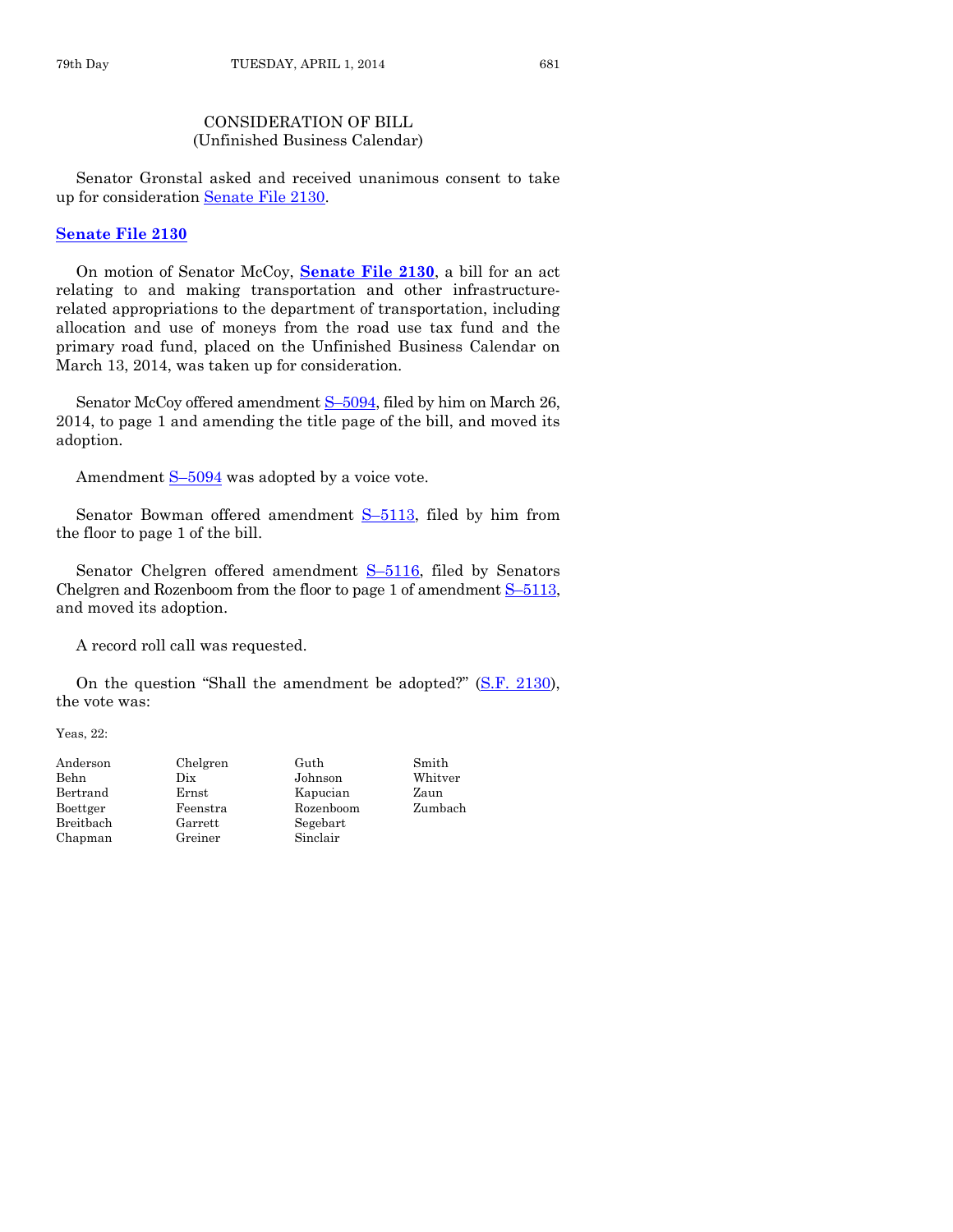Nays, 27:

| Beall     | Dearden  | Horn      | Schneider  |
|-----------|----------|-----------|------------|
| Black     | Dotzler  | Jochum    | Schoenjahn |
| Bolkcom   | Dvorsky  | Mathis    | Seng       |
| Bowman    | Gronstal | McCoy     | Sodders    |
| Brase     | Hart     | Petersen  | Taylor     |
| Courtney  | Hatch    | Quirmbach | Wilhelm    |
| Danielson | Hogg     | Ragan     |            |

Absent, 1:

Houser

Amendment S-[5116](http://coolice.legis.iowa.gov/Cool-ICE/default.asp?Category=billinfo&Service=Billbook&frame=1&GA=85&hbill=S5116) to amendment S-[5113](http://coolice.legis.iowa.gov/Cool-ICE/default.asp?Category=billinfo&Service=Billbook&frame=1&GA=85&hbill=S5113) lost.

Senator Bowman moved the adoption of amendment S–[5113.](http://coolice.legis.iowa.gov/Cool-ICE/default.asp?Category=billinfo&Service=Billbook&frame=1&GA=85&hbill=S5113)

Amendment  $S-5113$  $S-5113$  was adopted by a voice vote.

Senator McCoy moved that the bill be read the last time now and placed upon its passage, which motion prevailed by a voice vote, and the bill was read the last time.

On the question "Shall the bill pass?" [\(S.F. 2130\)](http://coolice.legis.iowa.gov/Cool-ICE/default.asp?Category=billinfo&Service=Billbook&frame=1&GA=85&hbill=SF2130), the vote was:

Yeas, 27:

| Beall<br>Bertrand<br><b>Black</b><br><b>Bolkcom</b><br>Bowman<br>Brase<br>Courtney<br>Nays, 22: | Danielson<br>Dearden<br>Dotzler<br>Dvorsky<br>Gronstal<br>Hart<br>Hatch | Hogg<br>Horn<br>Jochum<br>Mathis<br>McCoy<br>Petersen<br>Quirmbach    | Ragan<br>Schoenjahn<br>Seng<br>Sodders<br>Taylor<br>Wilhelm |
|-------------------------------------------------------------------------------------------------|-------------------------------------------------------------------------|-----------------------------------------------------------------------|-------------------------------------------------------------|
| Anderson<br>Behn<br>Boettger<br><b>Breithach</b><br>Chapman<br>Chelgren                         | Dix<br>Ernst<br>Feenstra<br>Garrett<br>Greiner<br>Guth                  | Johnson<br>Kapucian<br>Rozenboom<br>Schneider<br>Segebart<br>Sinclair | Smith<br>Whitver<br>Zaun<br>Zumbach                         |

Absent, 1:

#### Houser

The bill, having received a constitutional majority, was declared to have passed the Senate and the title, as amended, was agreed to.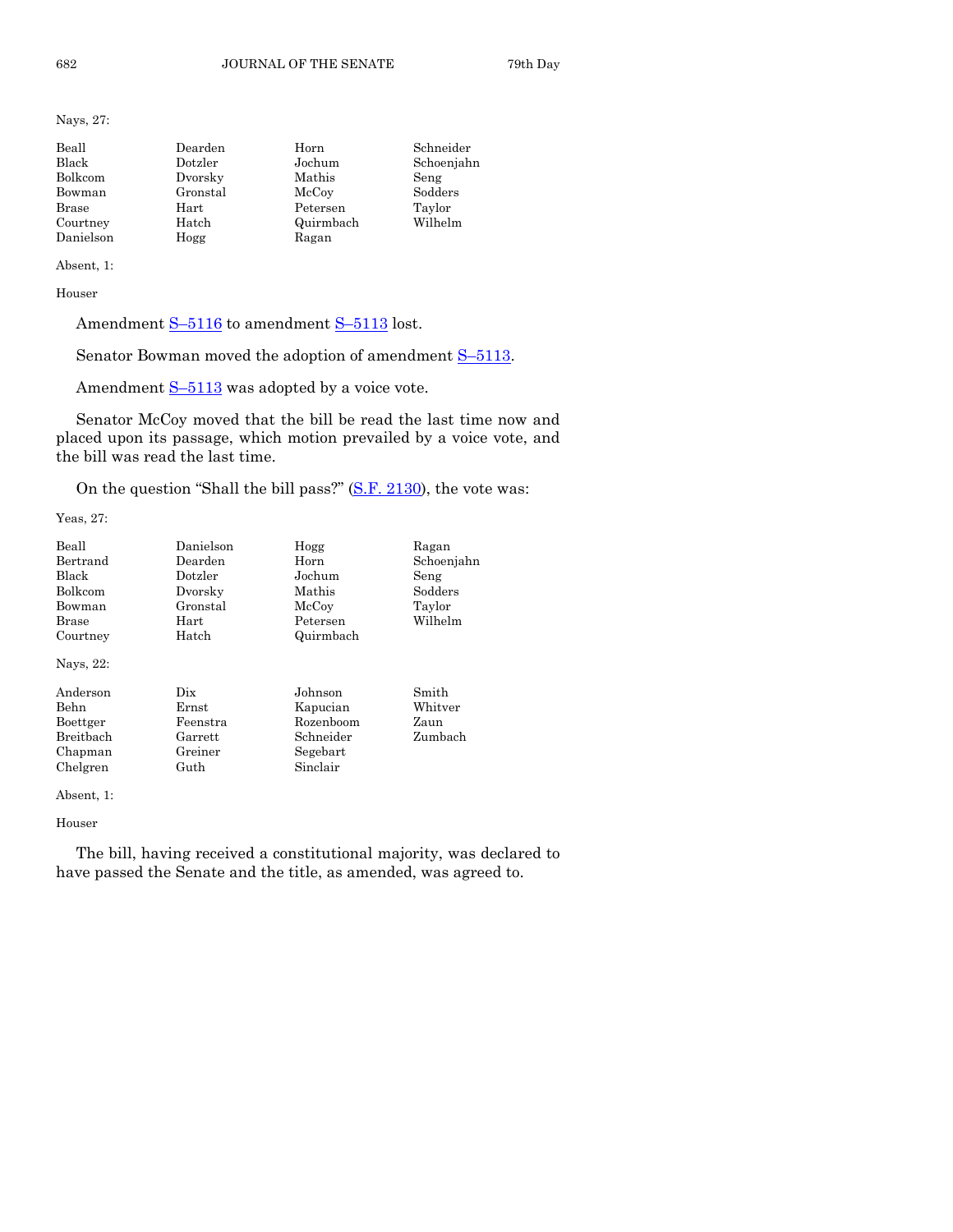#### HOUSE AMENDMENT CONSIDERED

#### **[Senate File 2118](http://coolice.legis.iowa.gov/Cool-ICE/default.asp?Category=billinfo&Service=Billbook&frame=1&GA=85&hbill=SF2118)**

Senator Gronstal called up for consideration **[Senate File 2118](http://coolice.legis.iowa.gov/Cool-ICE/default.asp?Category=billinfo&Service=Billbook&frame=1&GA=85&hbill=SF2118)**, a bill for an act relating to domestic abuse protective orders and pets or companion animals owned or held by a petitioner, respondent, or minor child of the petitioner or respondent in a domestic abuse case, amended by the House in House amendment S–[5093,](http://coolice.legis.iowa.gov/Cool-ICE/default.asp?Category=billinfo&Service=Billbook&frame=1&GA=85&hbill=S5093) filed March 26, 2014.

Senator Petersen moved that the Senate concur in the House amendment and requested a no vote.

The motion failed by a voice vote and the Senate **refused to concur** in the House amendment.

#### BUSINESS PENDING

#### **[House File 2273](http://coolice.legis.iowa.gov/Cool-ICE/default.asp?Category=billinfo&Service=Billbook&frame=1&GA=85&hbill=HF2273)**

The Senate resumed consideration of **[House File 2273](http://coolice.legis.iowa.gov/Cool-ICE/default.asp?Category=billinfo&Service=Billbook&frame=1&GA=85&hbill=HF2273)**, a bill for an act relating to certain state and local government activities related to vehicle registrations and levee and drainage districts, and amendment S–[5111,](http://coolice.legis.iowa.gov/Cool-ICE/default.asp?Category=billinfo&Service=Billbook&frame=1&GA=85&hbill=S5111) previously deferred.

Senator Quirmbach offered amendment S–[5115,](http://coolice.legis.iowa.gov/Cool-ICE/default.asp?Category=billinfo&Service=Billbook&frame=1&GA=85&hbill=S5115) filed by him from the floor to page 1 of amendment S–[5111,](http://coolice.legis.iowa.gov/Cool-ICE/default.asp?Category=billinfo&Service=Billbook&frame=1&GA=85&hbill=S5111) and moved its adoption.

Amendment  $S-5115$  $S-5115$  to amendment  $S-5111$  $S-5111$  was adopted by a voice vote.

Senator Quirmbach moved the adoption of amendment S–[5111,](http://coolice.legis.iowa.gov/Cool-ICE/default.asp?Category=billinfo&Service=Billbook&frame=1&GA=85&hbill=S5111) as amended.

Amendment  $S-5111$ , as amended, was adopted by a voice vote.

Senator Seng offered amendment S–[5097,](http://coolice.legis.iowa.gov/Cool-ICE/default.asp?Category=billinfo&Service=Billbook&frame=1&GA=85&hbill=S5097) filed by him on March 26, 2014, to pages 2–3 and amending the title page of the bill, and moved its adoption.

Amendment  $S-5097$  $S-5097$  was adopted by a voice vote.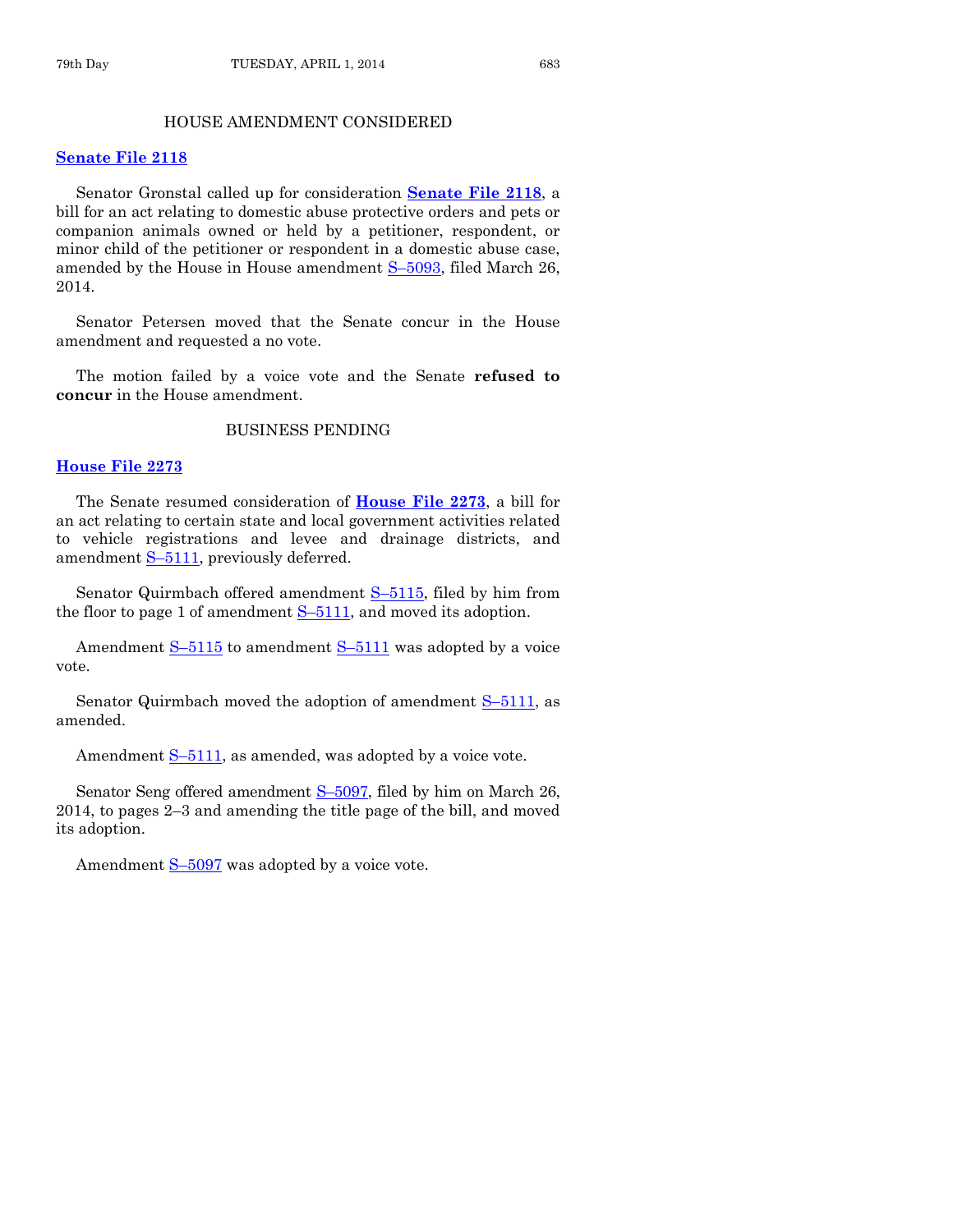Senator Seng moved that the bill be read the last time now and placed upon its passage, which motion prevailed by a voice vote, and the bill was read the last time.

On the question "Shall the bill pass?"  $(H.F. 2273)$ , the vote was:

Yeas, 49:

| Anderson     | Danielson | Hogg       | Segebart |
|--------------|-----------|------------|----------|
| Beall        | Dearden   | Horn       | Seng     |
| Behn         | Dix       | Jochum     | Sinclair |
| Bertrand     | Dotzler   | Johnson    | Smith    |
| Black        | Dvorsky   | Kapucian   | Sodders  |
| Boettger     | Ernst     | Mathis     | Taylor   |
| Bolkcom      | Feenstra  | McCoy      | Whitver  |
| Bowman       | Garrett   | Petersen   | Wilhelm  |
| <b>Brase</b> | Greiner   | Quirmbach  | Zaun     |
| Breithach    | Gronstal  | Ragan      | Zumbach  |
| Chapman      | Guth      | Rozenboom  |          |
| Chelgren     | Hart      | Schneider  |          |
| Courtney     | Hatch     | Schoenjahn |          |

Nays, none.

Absent, 1:

Houser

The bill, having received a constitutional majority, was declared to have passed the Senate and the title, as amended, was agreed to.

# IMMEDIATELY MESSAGED

Senator Gronstal asked and received unanimous consent that **Senate Files 2118** and **2130** and **[House File 2273](http://coolice.legis.iowa.gov/Cool-ICE/default.asp?Category=billinfo&Service=Billbook&frame=1&GA=85&hbill=HF2273)** be **immediately messaged** to the House.

# CONFIRMATION OF GOVERNOR'S APPOINTMENTS

In accordance with Senate Rule 59, Senator Gronstal called up the following eligible appointees on the En Bloc Confirmation Calendar:

Shelley Laracuente, Accountancy Examining Board Dale Leibfried, Accountancy Examining Board

Veronica Sutton, Commission on the Status of African Americans Madai Taylor, Commission on the Status of African Americans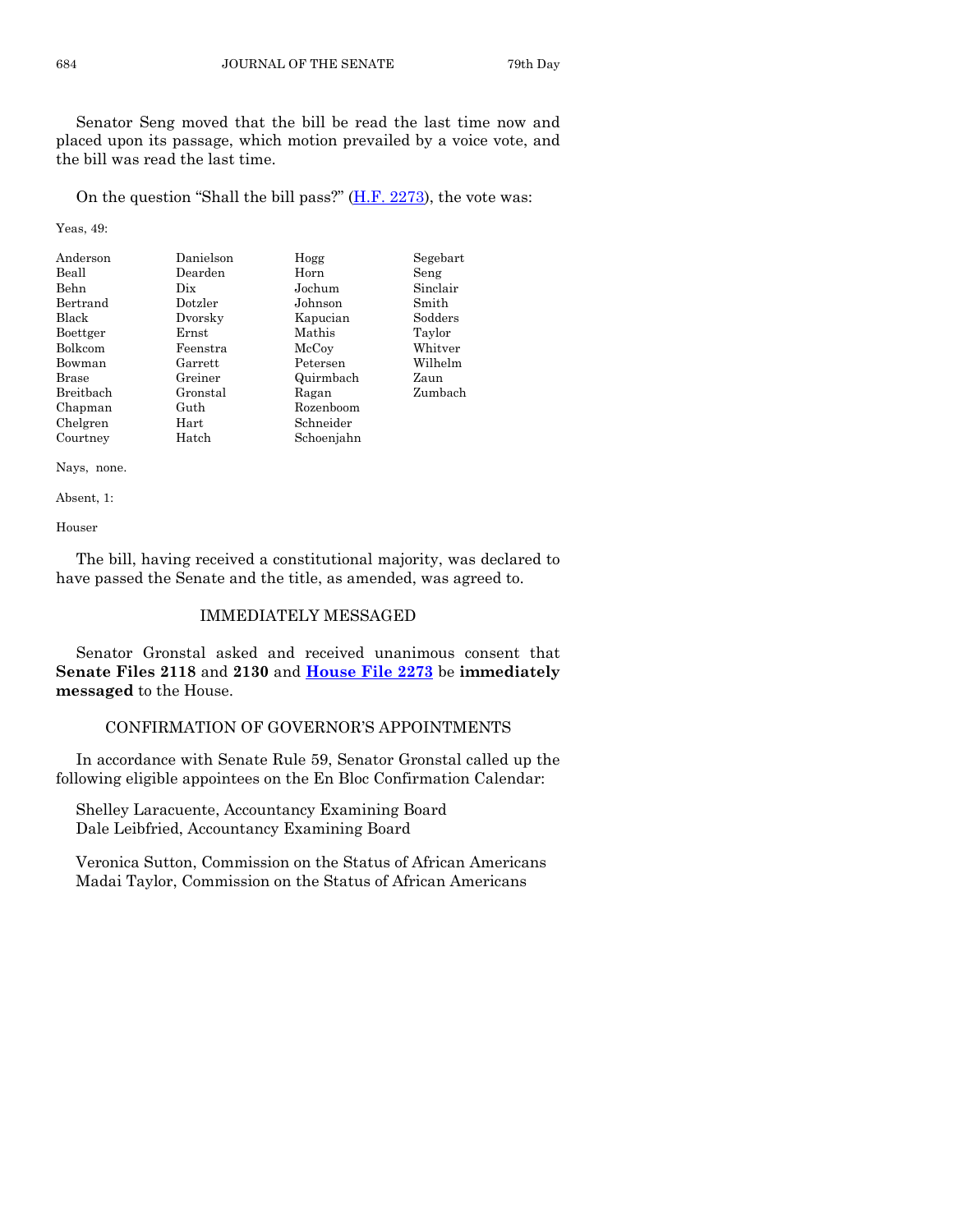Gary Nystrom, Alcoholic Beverages Commission

Tandi Dausener, Architectural Examining Board Tyler Kamerman, Architectural Examining Board Jerry Purdy, Architectural Examining Board

George Youi Sayavong, Commission of Asian and Pacific Islander Affairs

Karlai Thornburg, Commission of Asian and Pacific Islander Affairs

Michelle Yoshimura, Commission of Asian and Pacific Islander Affairs

Josh Hamann, Board of Athletic Training Susan Theisen, Board of Athletic Training

Rachel Heiss, Iowa Autism Council Jeffrey Jennings, Iowa Autism Council Angela Logsdon, Iowa Autism Council Jan Turbes, Iowa Autism Council

John Anderson, Board of Barbering

Donald Gilbert, Board of Behavioral Science Jeff Kerber, Board of Behavioral Science Sherill Whisenand, Board of Behavioral Science

Frank Ballantini, Boiler and Pressure Vessel Board Thomas Dye, Boiler and Pressure Vessel Board Lynne Rush, Boiler and Pressure Vessel Board

Keith Wiggins, Iowa Capital Investment Board

Mark Hargrafen, Child Advocacy Board Gerald Magee, Child Advocacy Board Beth Myers, Child Advocacy Board Michael Steele, Child Advocacy Board

Rex Jones, Board of Chiropractic Lorraine May, Board of Chiropractic Nancy Netolicky, Board of Chiropractic

Sarah Beatty, City Development Board Dennis Plautz, City Development Board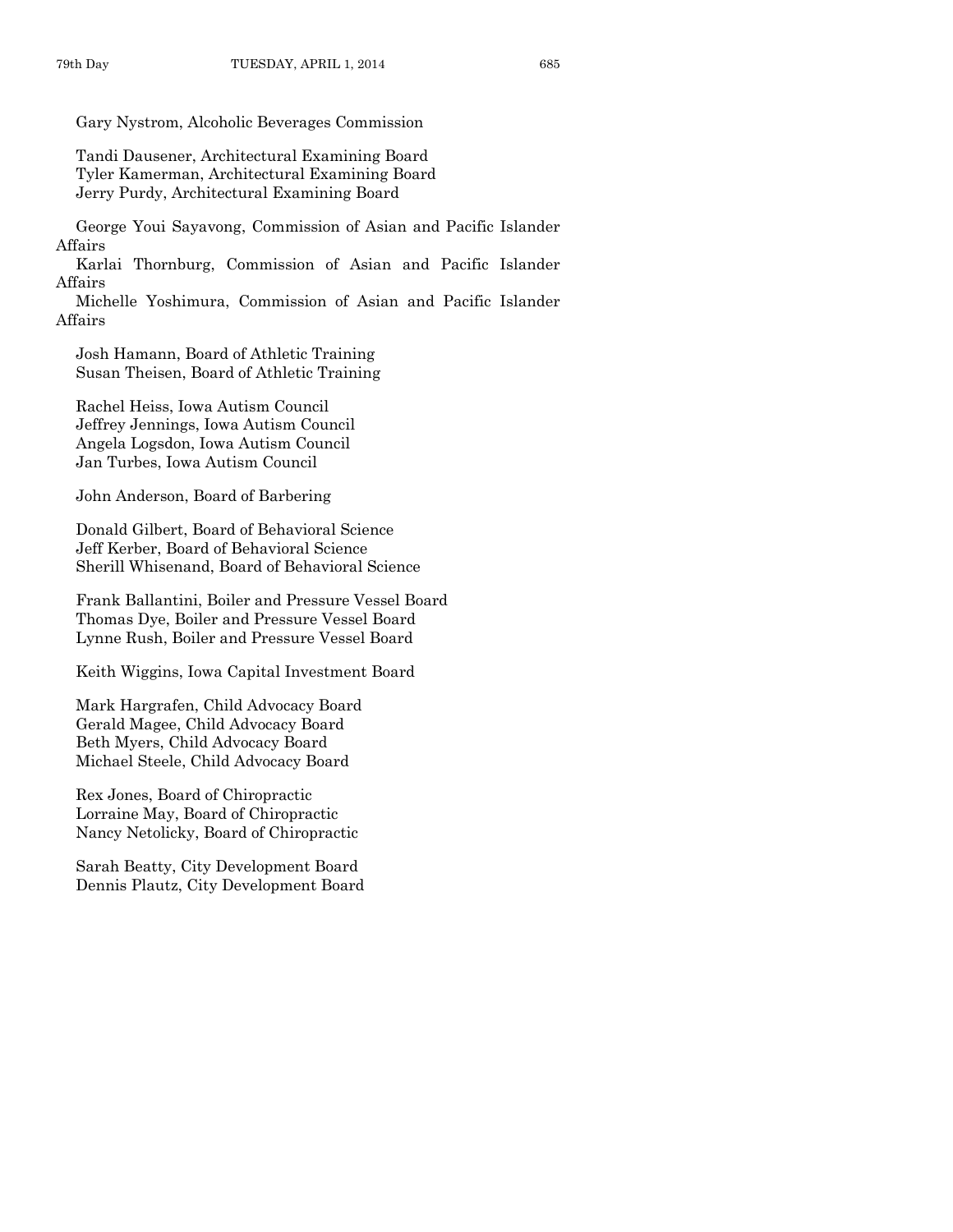Anna Brown, Commission on Community Action Agencies Tom Quiner, Commission on Community Action Agencies Mary Whisenand, Commission on Community Action Agencies

Mary Clausen, Board of Cosmetology Arts and Sciences Jacquelyn Hein, Board of Cosmetology Arts and Sciences Lois Leytem, Board of Cosmetology Arts and Sciences Nicole Russell, Board of Cosmetology Arts and Sciences

Janet Pepper, Credit Union Review Board

Mardi Allen, Criminal and Juvenile Justice Planning Advisory Council

Mary Ingham, Criminal and Juvenile Justice Planning Advisory Council

Mary Kovacevich, Criminal and Juvenile Justice Planning Advisory Council

Michelle Leonard, Criminal and Juvenile Justice Planning Advisory Council

John Spinks Jr., Criminal and Juvenile Justice Planning Advisory Council

Tony Thompson, Criminal and Juvenile Justice Planning Advisory Council

Thomas Walton, Criminal and Juvenile Justice Planning Advisory Council

Martha Meyer, Commission of Deaf Services

Steven Fuller, Board of Dentistry Mary Kelly Grief, Board of Dentistry Diane Meier, Board of Dentistry

Daniel Deutschman, Board of Dietetics Stacey Loftus, Board of Dietetics

David Bert, Commission of Persons with Disabilities Laura Herrity, Commission of Persons with Disabilities Michelle Ray-Michalec, Commission of Persons with Disabilities Gary Schriver, Commission of Persons with Disabilities

Craig Cretsinger, Prevention of Disabilities Policy Council

Jason Sandholt, Iowa Drug Policy Advisory Council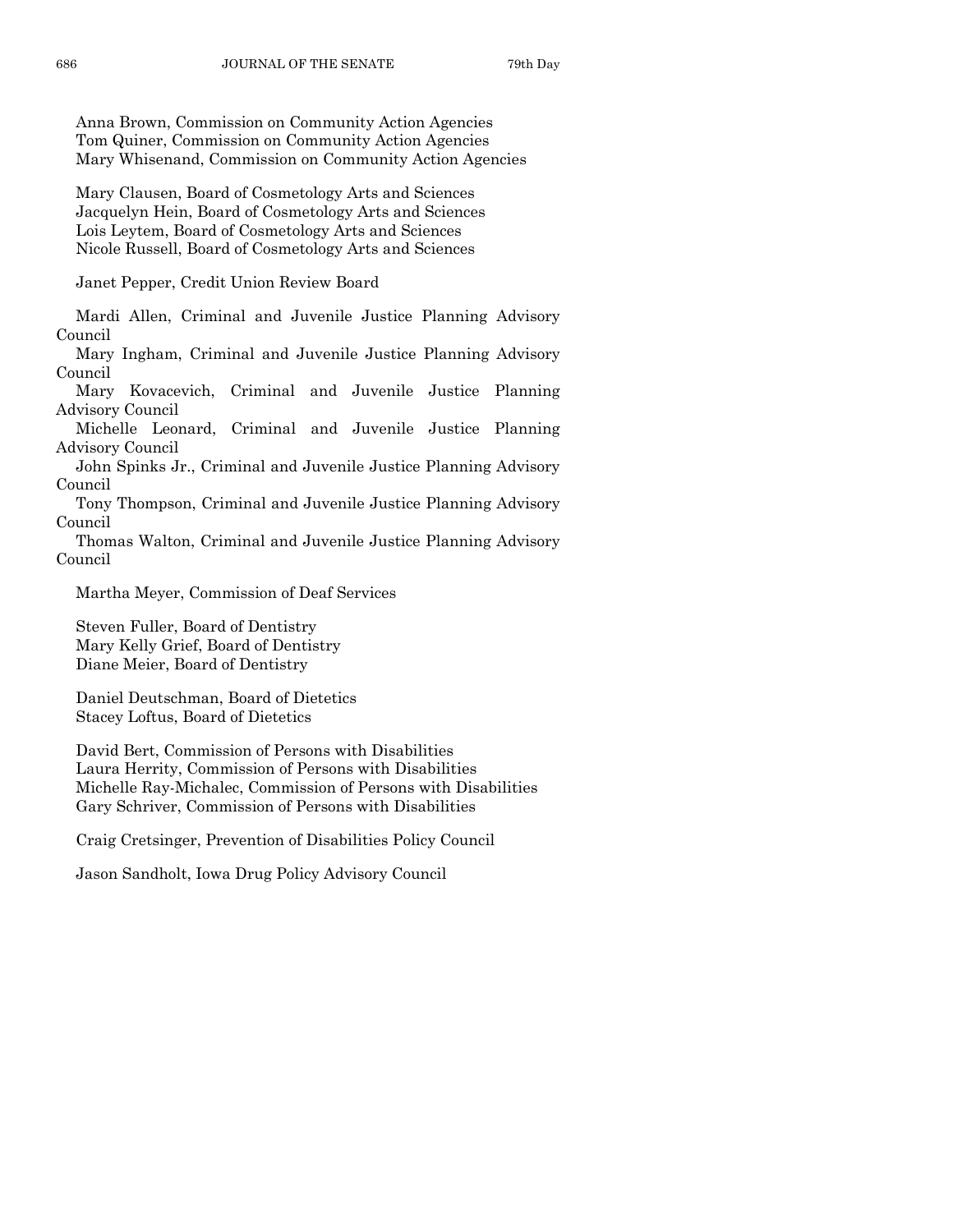David Arens, Early Childhood Iowa State Board Donald Doudna, Early Childhood Iowa State Board

Dawn Ainger, Economic Development Authority Linda Crookham-Hansen, Economic Development Authority Christian Murray, Economic Development Authority

Michael Bearden, State Board of Education Angela English, State Board of Education Brooke Miller, State Board of Education Mary Ellen Miller, State Board of Education

Sara Arnold, Board of Educational Examiners Laura Stevens, Board of Educational Examiners

Justin Carleton, Elevator Safety Board

Kim Schmett, Employment Appeal Board

Robert Fairfax, Engineering and Land Surveying Examining Board

Rita Perea, Engineering and Land Surveying Examining Board

Jerry Shellberg, Engineering and Land Surveying Examining Board

Marlon Vogt, Engineering and Land Surveying Examining Board

Amy Kaleita, Flood Mitigation Board

Debra Keller, Iowa Grain Indemnity Fund Board

Nick Glew, Iowa Great Places Board Ruth Haus, Iowa Great Places Board Jared McGovern, Iowa Great Places Board

Joseph Hutter, Healthy and Well Kids in Iowa (HAWK-I) Board Mary Mincer Hansen, Healthy and Well Kids in Iowa (HAWK-I) Board

Catherine Dangelser, Board of Hearing Aid Dispensers Jon McAvoy, Board of Hearing Aid Dispensers

Marianne Mickelson, Iowa Higher Education Loan Authority

Alexa Heffernan, Council on Human Services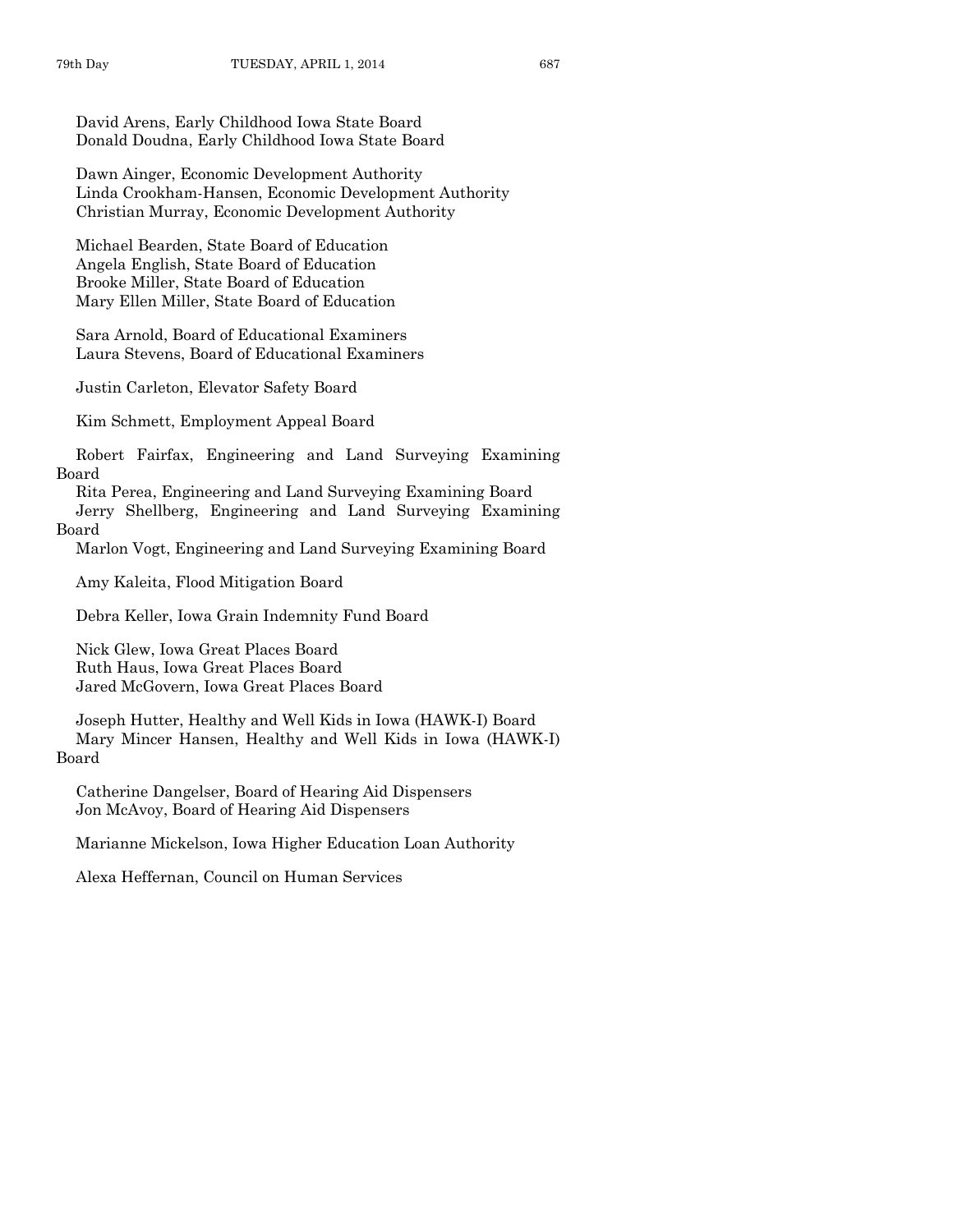Dorothy Fowles, Interior Design Examining Board

Ramon Rodriguez, Commission of Latino Affairs Elle Victoria-Gray, Commission of Latino Affairs

Michael Klappholz, Iowa Lottery Authority Board of Directors Ying Sa, Iowa Lottery Authority Board of Directors

Bruce Bockoven, Board of Massage Therapy David Edwards, Board of Massage Therapy Jill Ellsworth, Board of Massage Therapy Robert Johnson, Board of Massage Therapy

Thomas Bouska, Mental Health and Disability Services Commission

Marsha Edgington, Mental Health and Disability Services Commission

Lynn Grobe, Mental Health and Disability Services Commission

Kathryn Johnson, Mental Health and Disability Services Commission

Geoffrey Lauer, Mental Health and Disability Services Commission

Michael Polich, Mental Health and Disability Services Commission

Mechelle Dhondt, Mental Health Risk Pool Board Peggy Rice, Mental Health Risk Pool Board Shane Walter, Mental Health Risk Pool Board

Todd Kale, Board of Mortuary Science Carl Linge, Board of Mortuary Science Martin Mitchell, Board of Mortuary Science

Debra Larson, Board of Nursing LeRoy Strohman, Board of Nursing Gwen Suntken, Board of Nursing

Daniel Boor, Board of Nursing Home Administrators

Scott Ihrke, Board of Optometry Michael Portz, Board of Optometry Jacqueline (Jackie) Pullen, Board of Optometry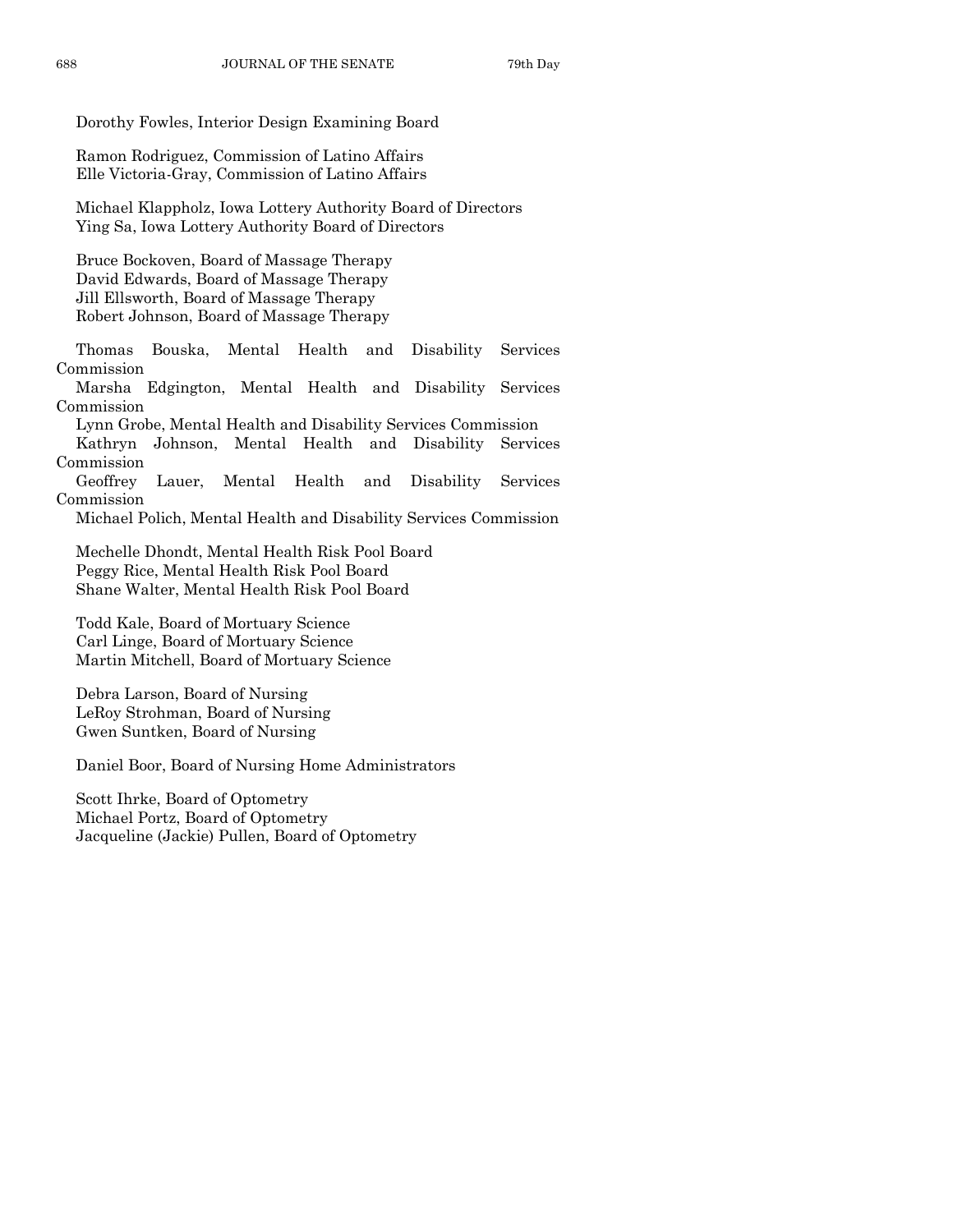Chris Mayer, Peace Officers' Retirement, Accident, and Disability System Trustee

LaDonna Gratias, Board of Pharmacy Edward Maier, Board of Pharmacy James Miller, Board of Pharmacy

Bradley Earp, Board of Physical and Occupational Therapy Rachel Judisch, Board of Physical and Occupational Therapy Melinda Shetler, Board of Physical and Occupational Therapy

Jon Ahrendsen, Board of Physician Assistants Peter Stopulos, Board of Physician Assistants

Jim Cooper, Plumbing and Mechanical Systems Examining Board

Gerald Edgar, Board of Podiatry

Sarah Henderson, Board of Psychology Heidi Vermeer-Quist, Board of Psychology

Anthony Gaughan, Iowa Public Information Board Jo Martin, Iowa Public Information Board Gary Mohr, Iowa Public Information Board William Monroe, Iowa Public Information Board Suzan Stewart, Iowa Public Information Board

Carl Heinrich, State Racing and Gaming Commission Jeffrey Lamberti, State Racing and Gaming Commission

Gene Nelsen, Real Estate Appraiser Examining Board Caryl Swaim, Real Estate Appraiser Examining Board

Janet DeMott, Real Estate Commission John Goede, Real Estate Commission Helen Kimes, Real Estate Commission Michael Telford, Real Estate Commission

Brian Wiegert, Renewable Fuel Infrastructure Board

Gregory Hicklin, Board of Respiratory Care Erik Olesen, Board of Respiratory Care

Keith England, School Budget Review Committee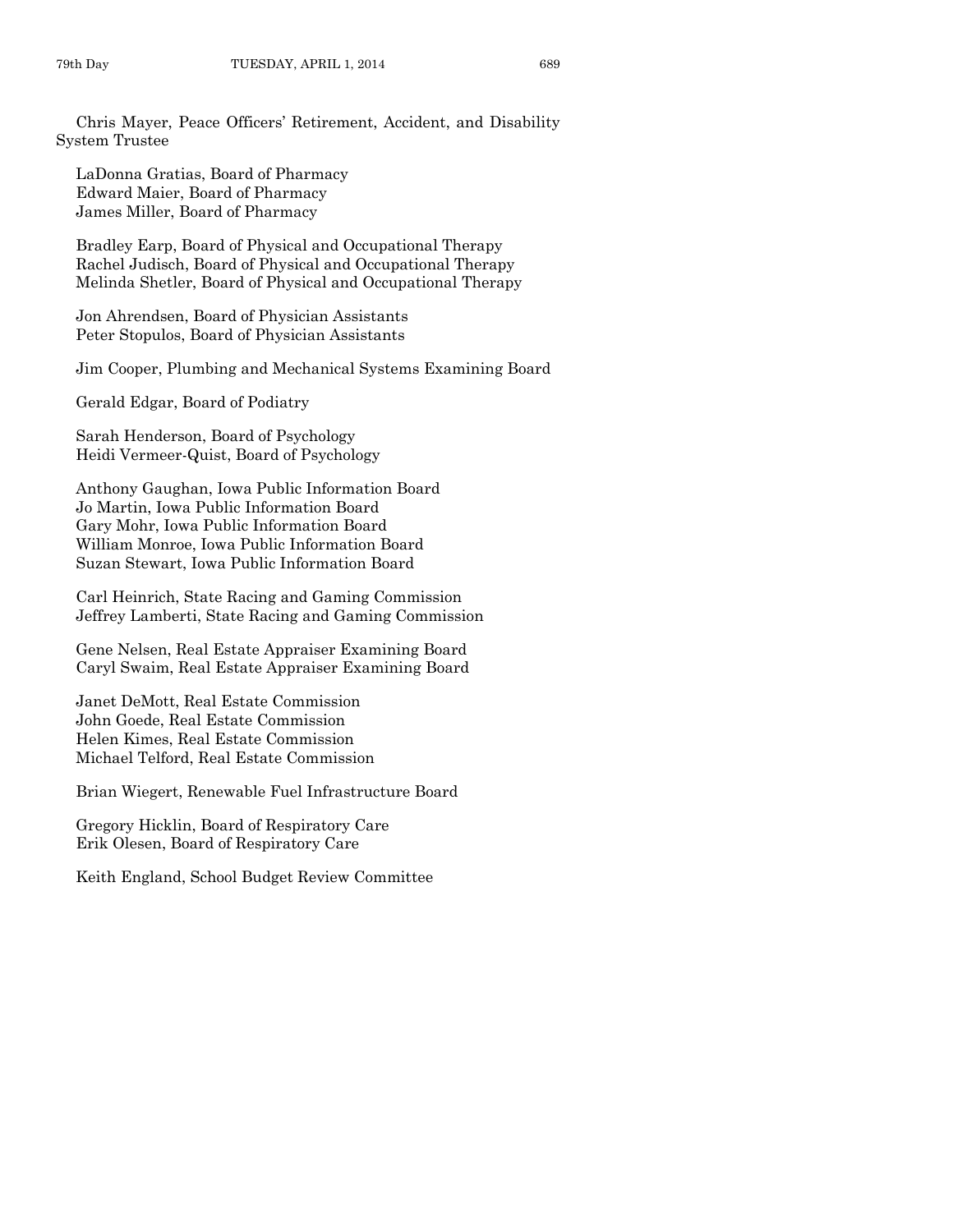Cindy Crawford, Board of Sign Language Interpreters and Transliterators

Tailyn Kaster, Board of Sign Language Interpreters and Transliterators

Brent Welsch, Board of Sign Language Interpreters and Transliterators

Cynthia Schuman, Board of Social Work

Ryan Austin, Board of Speech Pathology and Audiology Alison Lemke, Board of Speech Pathology and Audiology

Kelly Dolan Lange, Iowa Telecommunications and Technology Commission

Brian Pins, Commission on Tobacco Use Prevention and Control Michele Sandquist, Tobacco Use Prevention and Control Mikki Stier, Tobacco Use Prevention and Control

Monica Blakely, Commission of Veterans Affairs Richard Goebel, Commission of Veterans Affairs Elizabeth Ledvina, Commission of Veterans Affairs

Keith Leonard, Iowa Board of Veterinary Medicine Ann Werner, Iowa Board of Veterinary Medicine

Eric Bookmeyer, Vision Iowa Board Craig Johnson, Vision Iowa Board Mark Kapfer, Vision Iowa Board Tammy Robinson, Vision Iowa Board

Thomas Carnahan, Commission on the Status of Women Rachelle Hunt Russian, Commission on the Status of Women Phyllis Peters, Commission on the Status of Women Aaron Sewell, Commission on the Status of Women Sherill Whisenand, Commission on the Status of Women

Stacey Andersen, Iowa Workforce Development Board Robert Gilmore, Iowa Workforce Development Board Suzanne Kmet, Iowa Workforce Development Board John Krogman, Iowa Workforce Development Board Norene Mostkoff, Iowa Workforce Development Board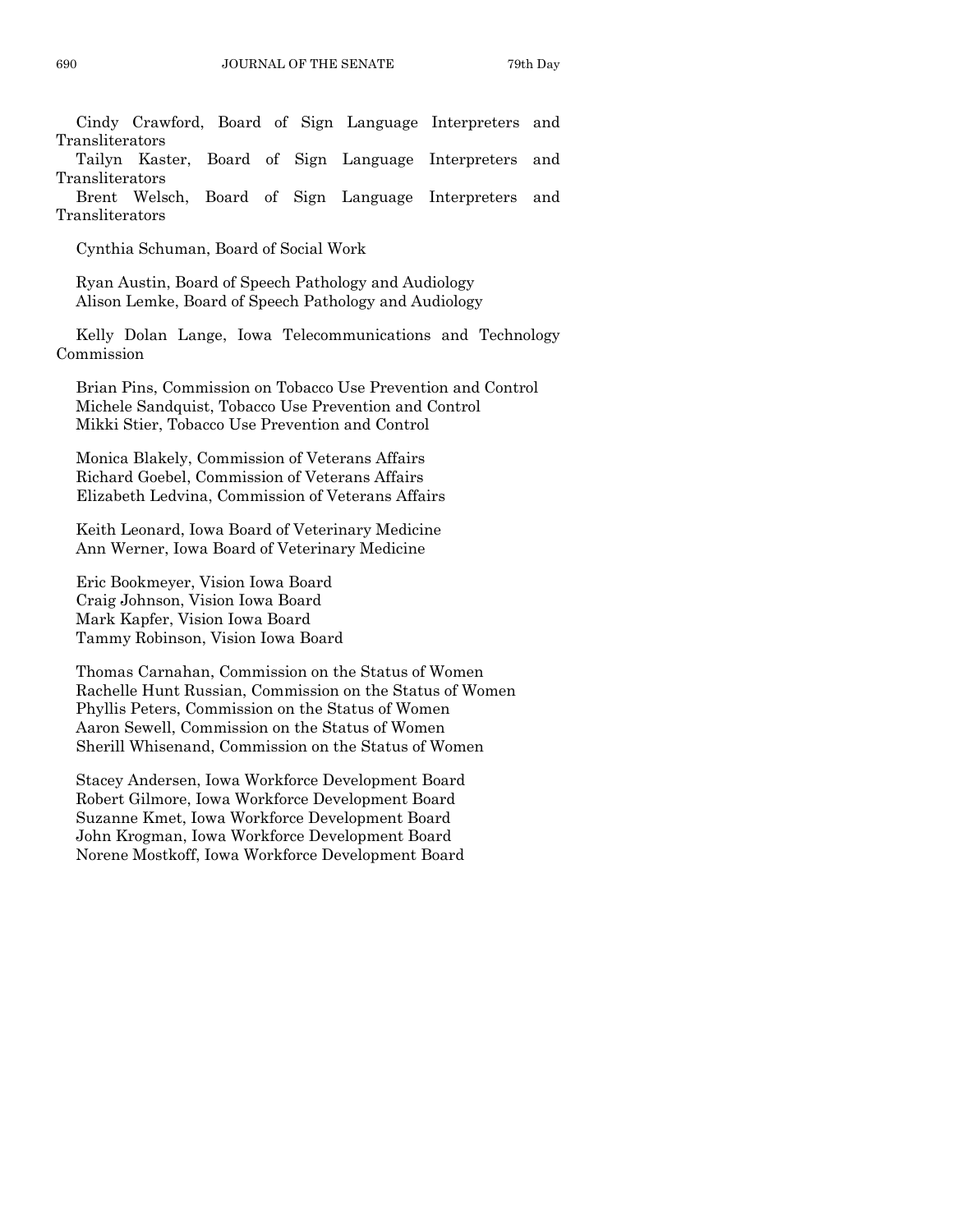Senator Gronstal moved that the foregoing appointees be confirmed by the Senate.

On the question "Shall the appointees be confirmed?" the vote was:

Yeas, 49:

| Anderson     | Danielson | Hogg       | Segebart |
|--------------|-----------|------------|----------|
| Beall        | Dearden   | Horn       | Seng     |
| Behn         | Dix       | Jochum     | Sinclair |
| Bertrand     | Dotzler   | Johnson    | Smith    |
| Black        | Dvorsky   | Kapucian   | Sodders  |
| Boettger     | Ernst     | Mathis     | Taylor   |
| Bolkcom      | Feenstra  | McCoy      | Whitver  |
| Bowman       | Garrett   | Petersen   | Wilhelm  |
| <b>Brase</b> | Greiner   | Quirmbach  | Zaun     |
| Breitbach    | Gronstal  | Ragan      | Zumbach  |
| Chapman      | Guth      | Rozenboom  |          |
| Chelgren     | Hart      | Schneider  |          |
| Courtney     | Hatch     | Schoenjahn |          |

Nays, none.

Absent, 1:

Houser

The appointees, having received a two-thirds vote, were declared to have been confirmed by the Senate.

# ADJOURNMENT

On motion of Senator Gronstal, the Senate adjourned at 4:18 p.m. until 9:00 a.m., Wednesday, April 2, 2014.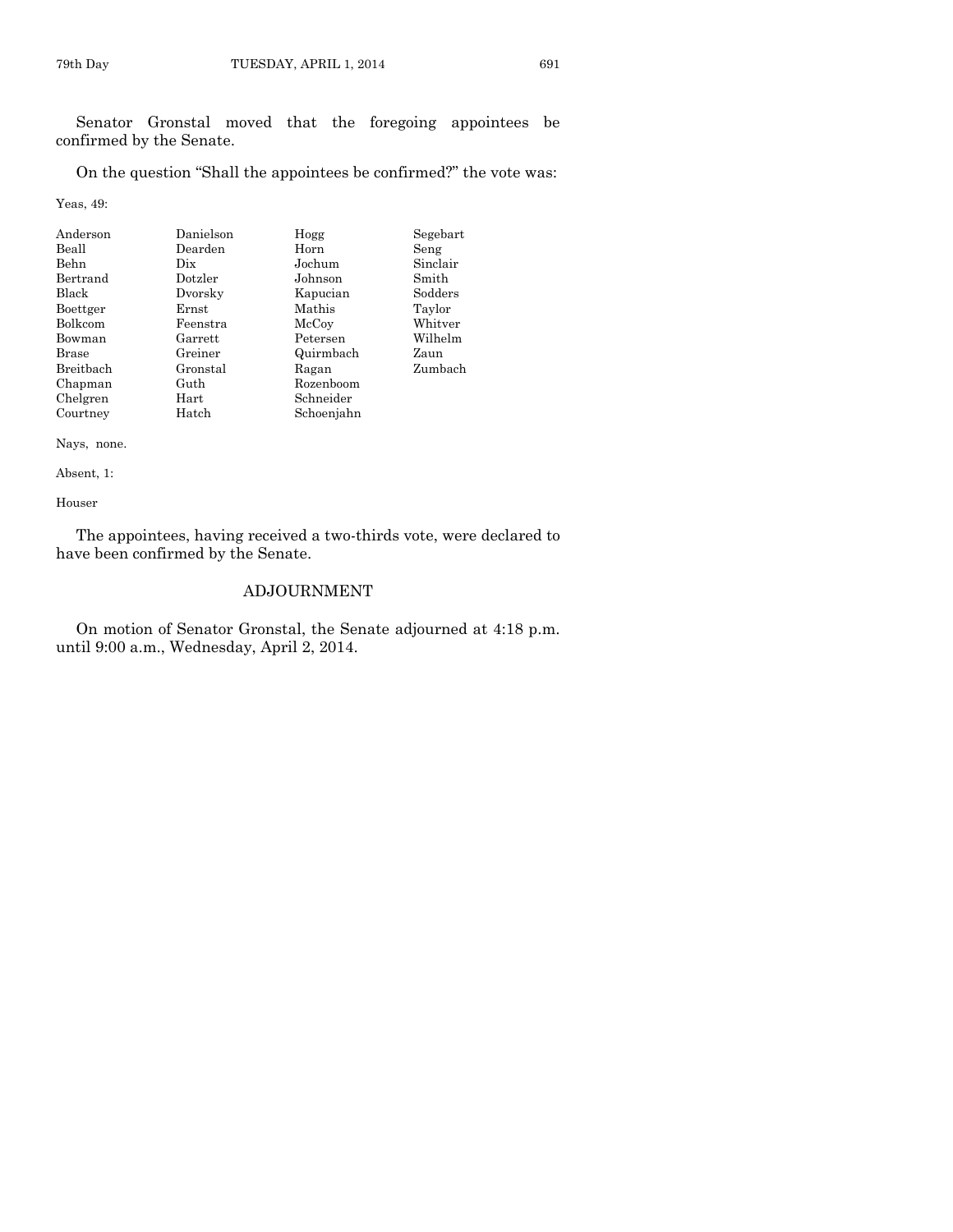# **APPENDIX**

# CERTIFICATES OF RECOGNITION

The Secretary of the Senate issued the following certificates of recognition:

Dr. Gordon and Phyllis Bacon, Elkhart, Indiana – For celebrating their 70th wedding anniversary. Senator Smith.

Pat Knueven – For being inducted into the Iowa Insurance Hall of Fame. Senator Zaun.

# REPORTS OF COMMITTEE MEETINGS

#### **LABOR AND BUSINESS RELATIONS**

**Convened:** Tuesday, April 1, 2014, 2:45 p.m.

**Members Present:** Horn, Chair; Dearden, Vice Chair; Anderson, Brase, Chapman, Dix, Dotzler, and Seng.

**Members Absent:** Houser, Ranking Member; Hatch, and Sodders (all excused).

**Committee Business:** Governor's appointee.

**Adjourned:** 2:50 p.m.

#### **NATURAL RESOURCES AND ENVIRONMENT**

**Convened:** Tuesday, April 1, 2014, 2:30 p.m.

**Members Present:** Dearden, Chair; Black, Vice Chair; Greiner, Ranking Member; Bolkcom, Brase, Breitbach, Hogg, Johnson, Ragan, Rozenboom, Schoenjahn, Seng, and Zumbach.

**Members Absent:** None.

**Committee Business:** Governor's appointee.

**Adjourned:** 2:35 p.m.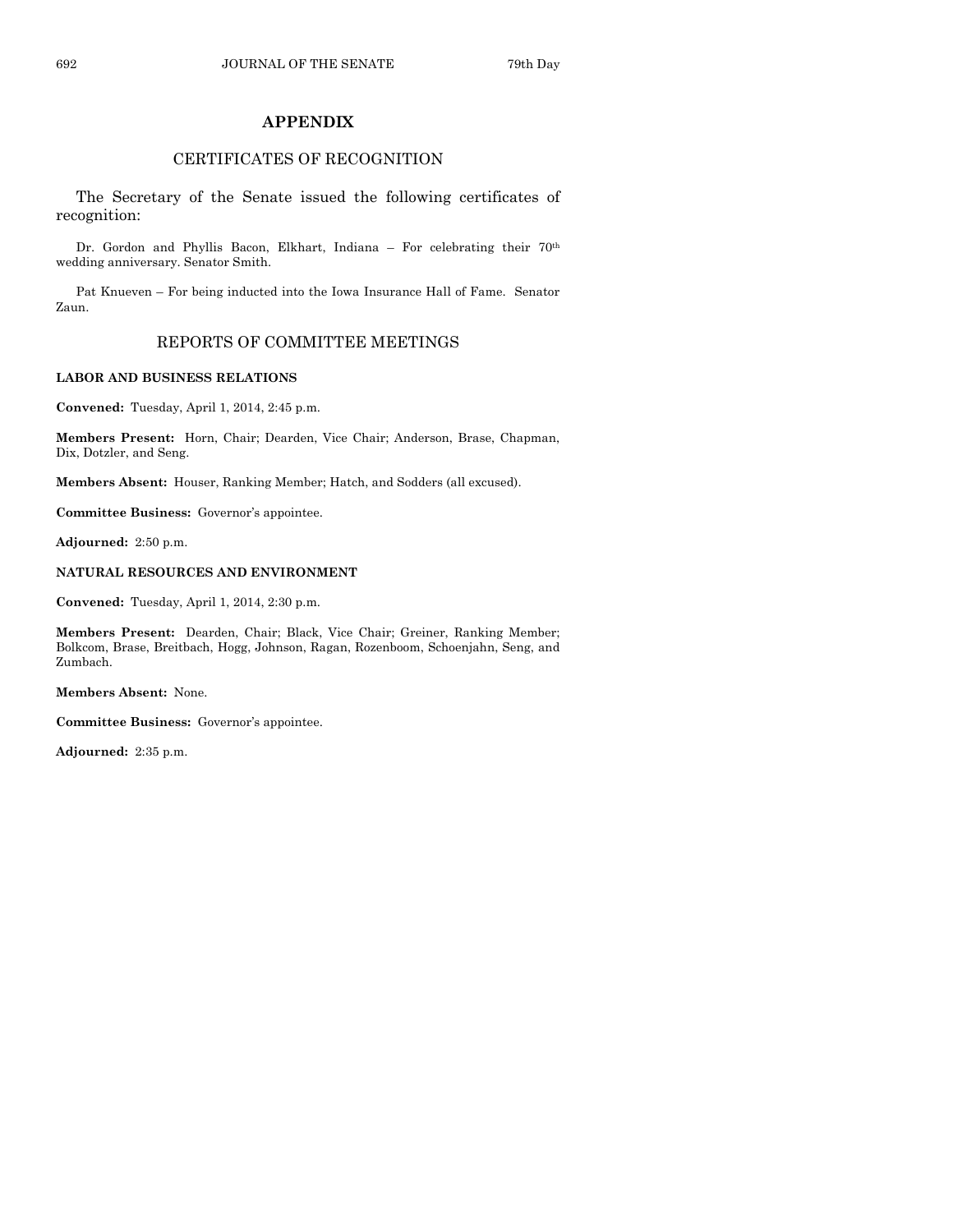# INTRODUCTION OF BILL

**[Senate File 2347](http://coolice.legis.iowa.gov/Cool-ICE/default.asp?Category=billinfo&Service=Billbook&frame=1&GA=85&hbill=SF2347)**, by committee on Appropriations, a bill for an act relating to the funding of, the operation of, and appropriation of moneys to the college student aid commission, the department for the blind, the department of education, and the state board of regents, and providing for related matters.

Read first time under Rule 28 and **placed on Appropriations calendar**.

#### SUBCOMMITTEE ASSIGNMENT

#### **[Senate File 2346](http://coolice.legis.iowa.gov/Cool-ICE/default.asp?Category=billinfo&Service=Billbook&frame=1&GA=85&hbill=SF2346)**

JUDICIARY: Hogg, Chair; Courtney and Schneider

#### FINAL COMMITTEE REPORT OF BILL ACTION

#### **APPROPRIATIONS**

**Bill Title:** [\\*SENATE FILE 2347](http://coolice.legis.iowa.gov/Cool-ICE/default.asp?Category=billinfo&Service=Billbook&frame=1&GA=85&hbill=SF2347) [\(SSB 3213\)](http://coolice.legis.iowa.gov/Cool-ICE/default.asp?Category=billinfo&Service=Billbook&frame=1&GA=85&hbill=SSB3213), a bill for an act relating to the funding of, the operation of, and appropriation of moneys to the college student aid commission, the department for the blind, the department of education, and the state board of regents, and providing for related matters.

#### **Recommendation:** APPROVED COMMITTEE BILL.

**Final Vote:** Ayes, 13: Dvorsky, Danielson, Black, Bolkcom, Courtney, Dotzler, Hatch, Hogg, Mathis, McCoy, Petersen, Ragan, and Schoenjahn. Nays, 7: Chapman, Garrett, Guth, Kapucian, Rozenboom, Segebart, and Smith. Absent, 1: Ernst.

#### **Fiscal Note:** NOT REQUIRED UNDER JOINT RULE 17.

\*Pursuant to Rule 40, the Legislative Services Agency reported nonsubstantive changes to the members of the Appropriations Committee on Senate [File 2347,](http://coolice.legis.iowa.gov/Cool-ICE/default.asp?Category=billinfo&Service=Billbook&frame=1&GA=85&hbill=SF2347) and they were attached to the committee report.